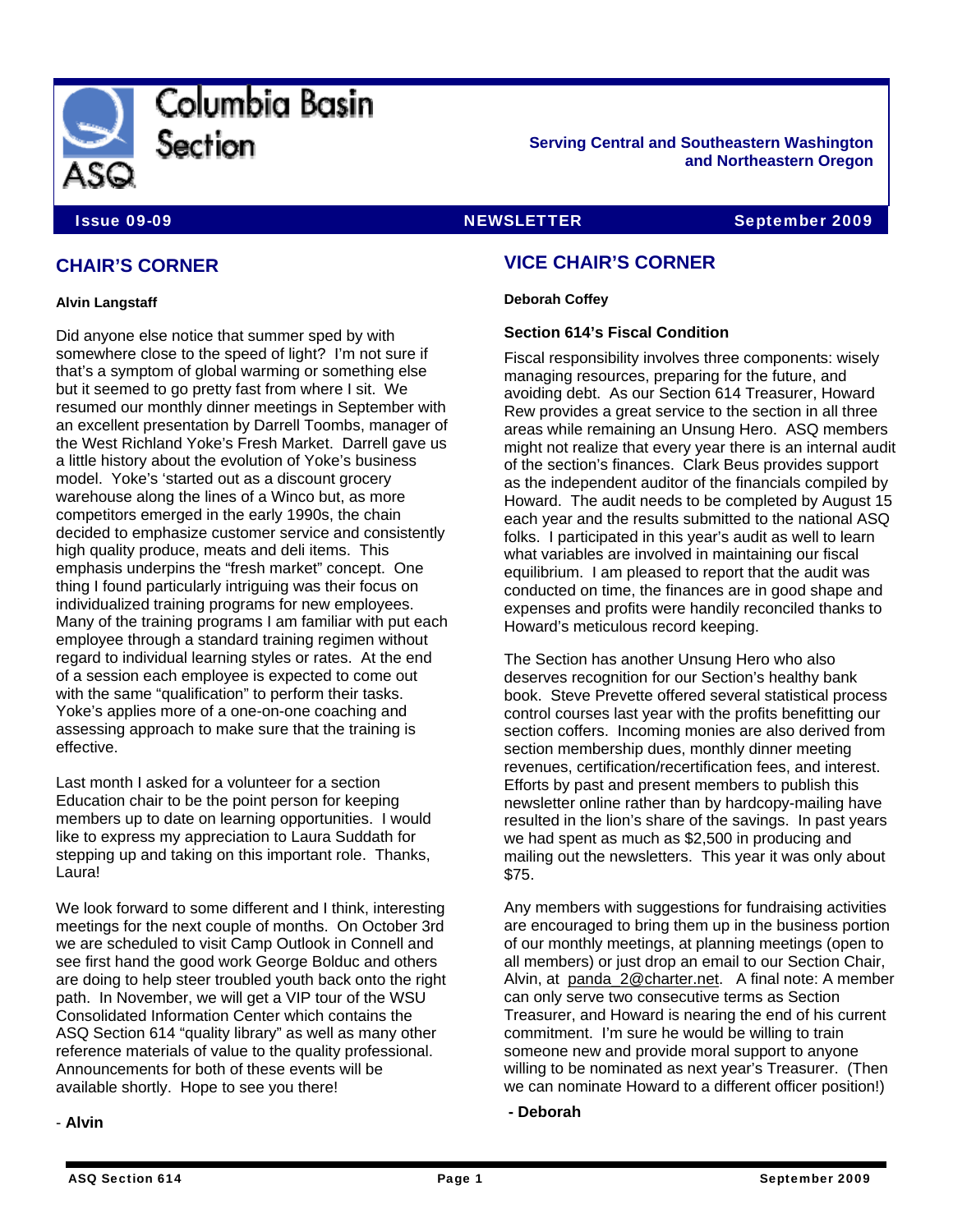

# **October 3, 2009 Site Visit American Society for Quality Columbia Basin Section 614**



**Saturday, October 3, 2009** 

## **LOCATION:**

Camp Outlook 1270 N. Ephrata Avenue Connell, WA 99326 (509) 234-5200

**Schedule of Events:** 9:45 a.m. - Check in/Networking

10:00 a.m. - Tour Dress should be very casual to include sturdy shoes

12:00 p.m. - Lunch at the Camp with the kids.

#### **Cost:**

\$3.00 ASQ and non-ASQ members

Reservations are requested by Friday, September 28. There are a limited number of reservations so reserve your place early.

Please send an e-mail to *[panda\\_2@charter.net](mailto:panda_2@charter.net)* with your name, phone number, company affiliation, and type of reservation, or call Alvin at 371-2221.

**Traveling to Camp Outlook: If you wish to vanpool to Camp Outlook, contact Deborah Coffey at Deborah.Coffey@pnl.gov for more information.** 

NOTE: For more information about ASQ, our local section, and other upcoming events, please check our website at www.asq614.org/.

# **"OVERCOMING OBSTACLES"**



**Join Us For A Tour, Briefing and Skills Demonstration** 

# **CAMP OUTLOOK - Basic Training Camp**

Camp Outlook is "An Alternative That Works". The program has had very positive results with low recidivism rates. The Camp which is located in Connell, Washington is a military-style basic training camp for juvenile offenders, based on the U.S. Marine Corps recruit training model and partnered with some of the newest and most innovative treatment programs used today.

Camp Outlook's mission is to provide a safe, secure, highly structured and disciplined military environment for boys and girls, by holding them accountable for their own behaviors and assisting them in making pro-social and responsible life decisions through individual and group counseling, education, and physical training, so that upon graduation into their communities they will be prepared to lead lives that are both productive and crime free.

Commander George Bolduc has graciously offered to host ASQ Section 614 for what promises to be an informative briefing, tour, and skills demonstrations.

## **Driving Directions: (approximately 50 minutes from Shilo Inn in Richland)**

- Head southwest on Comstock St toward George Washington Way
- Turn left at George Washington Way
- Take the exit onto I-182 East toward Pasco
- Take exit 14 to merge onto North Oregon Avenue/US-395/WA-397 toward Spokane
- Turn left at Lind Road
- Turn right at North Ephrata Avenue

**The driving distance is about 45 miles**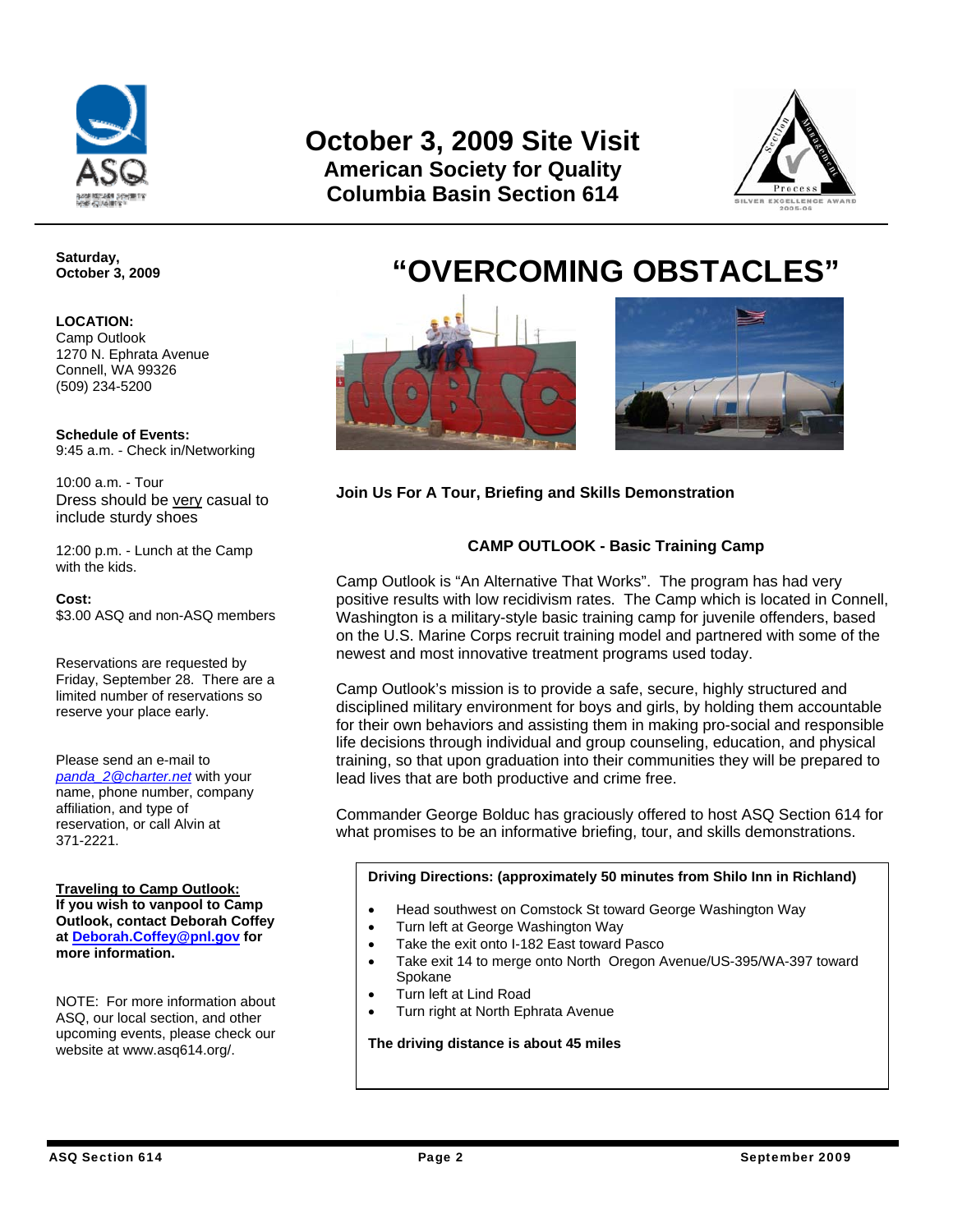# **EDUCATION CORNER**

#### **Laura Suddath, QA Engineer**

Recently, I learned that a few years ago, our ASQ section had donated several quality-related technical books and audio and videotapes to the WSU Max Benitz Library. While I realize that these days many of us utilize the Internet for our research and information needs, I thought I would go out on a limb and venture into the unknown…so I drove to the WSU library and visited with Assistant Campus Librarian Harvey Gover, who kindly walked me through the details of how and when the university libraries operate.

WSU Tri-Cities actually has three libraries: The WSU Max Benitz Library; The Hanford Technical Library and the DOE Reading Room.

Anyone may borrow books from the WSU Max Benitz Library, including the donated ASQ technical books, by simply processing through the membership desk as a "temporary borrower." This entails physically going to the library prepared to show a photo I.D., then requesting and completing a "temporary borrower" application form. You will receive a library card that is good for one year and can be used at any of the WSU libraries in various Washington State cities, e.g., Richland, Pullman, Spokane, Vancouver, etc.

The Hanford Technical Library is only accessible to individuals employed by Pacific Northwest National Laboratory (PNNL), Bechtel Hanford or other related Hanford site entities who possess a respective company employee identification badge.

Your WSU library card also allows you to browse in the Department of Energy (DOE) reading room where you can read and copy information, but may not check out materials.

Harvey Gover personally received our Section's donation into the library and expressed an interest in the possibility of being an evening meeting speaker for our Section there at the library. He also graciously offered to provide a guided tour of the libraries and attached facilities to help raise awareness and interest for our members. The library has a few meeting rooms on site and an event planner (Lydia) who can assist with arranging event activities and catering. We are now finalizing plans to visit the libraries in November.

Harvey and Lydia can be reached as follows: Harvey - Desk Phone: 509-372-7204 Harvey - E-mail: [hgover@tricity.wsu.edu](mailto:hgover@tricity.wsu.edu) Lydia – Desk Phone: 509-372-7136

# **SECTION MEMBERSHIP**

As of September 14, 2009 we have 79 members in our Section. New members are Kerry Houtrouw, Suzanne Waddill-Goad and Carla Williams. As such, Kerry, Suzanne and Carla are each eligible to receive one "free dinner" at a section meeting. Please make your reservation for an upcoming meeting soon!

# **WEBSITES FOR OTHER ASQ SECTIONS**

Seattle Section (#606) - [www.asq-seattle.org](http://www.asq-seattle.org/) Spokane Section (#619) - www.asq.org/sections/mini [sites/0619](http://www.spokaneasq.org/)

Southwest Washington / Vancouver Section (#627) - [www.asqswwa.org](http://www.asqswwa.org/) Portland Section (#607) - [www.asqpdx.com](http://www.asqpdx.com/)

# 2009-2010 SECTION 614 LEADERSHIP TEAM

| <b>Section Chair (and Programs</b><br>& Publicity)         | Alvin Langstaff            |
|------------------------------------------------------------|----------------------------|
| <b>Vice Chair and (and Programs</b><br>& Publicity)        | Deborah Coffey             |
| <b>Treasurer</b>                                           | <b>Howard Rew</b>          |
| <b>Secretary (and Programs &amp;</b><br><b>Publicity)</b>  | Jo Haberstok               |
| <b>Division Liaison</b><br>and Section Historian           | Dennis Arter               |
| <b>Certification/Recertification</b>                       | Open - Volunteer<br>Needed |
| <b>Audit</b>                                               | <b>Clark Beus</b>          |
| Webmaster                                                  | <b>Phil Crook</b>          |
| <b>Education</b>                                           | Laura Suddath              |
| <b>Newsletter (and Programs &amp;</b><br><b>Publicity)</b> | Robert Boykin              |

You can find out more about Section 614, including contact information for Leadership Team members, on our website at www.asq614.org. If you are interested in helping with any of the Section teams, please contact the team lead or an officer. We are always looking for willing volunteers!